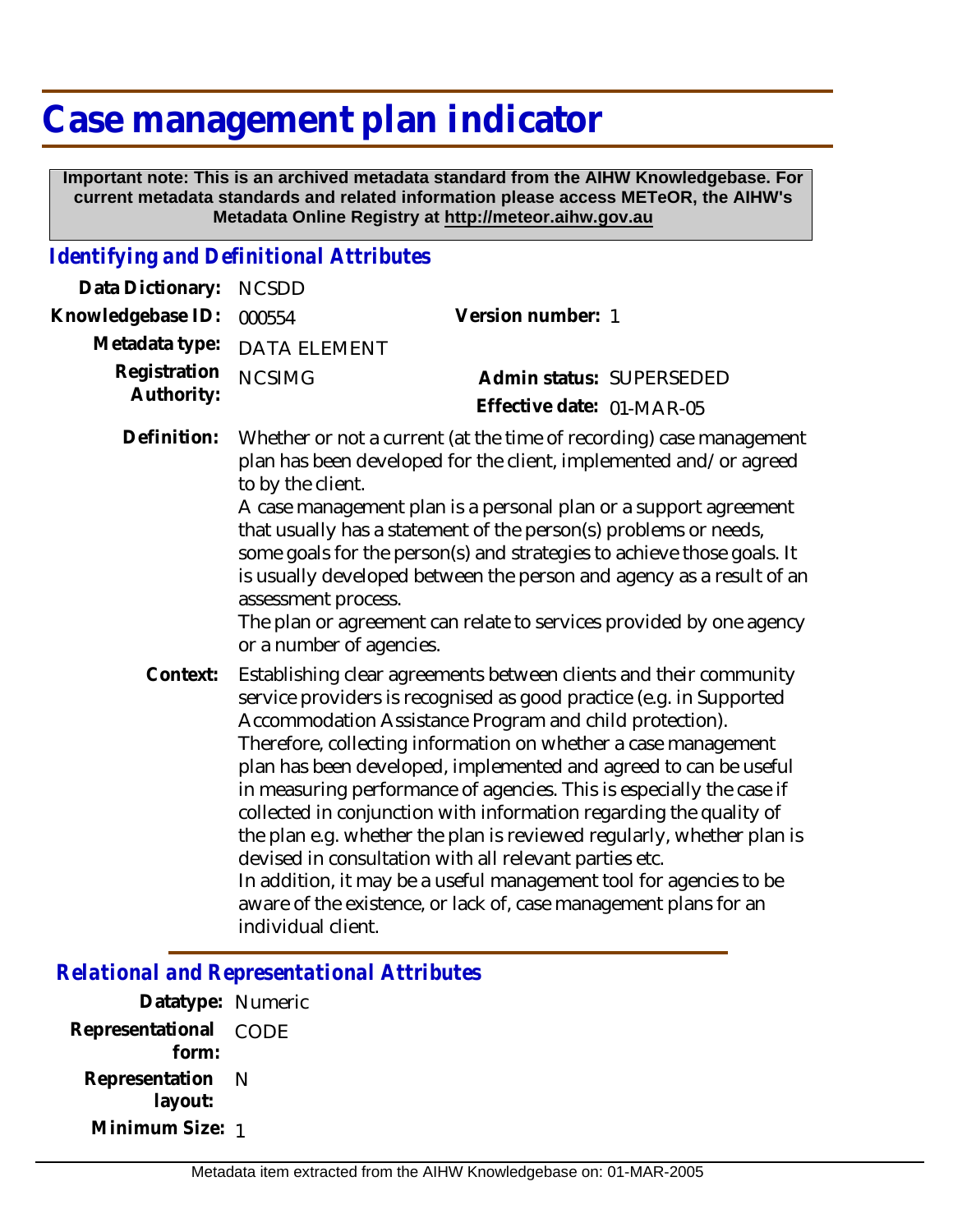| Maximum Size: 1 |                               |                                                                                                                                                                                                                                                                                                                                                                                                                                                                                                                                                                                                                                                                                                                                                                                                                                                                                                                                                                                                                                                                                                                                                                                               |
|-----------------|-------------------------------|-----------------------------------------------------------------------------------------------------------------------------------------------------------------------------------------------------------------------------------------------------------------------------------------------------------------------------------------------------------------------------------------------------------------------------------------------------------------------------------------------------------------------------------------------------------------------------------------------------------------------------------------------------------------------------------------------------------------------------------------------------------------------------------------------------------------------------------------------------------------------------------------------------------------------------------------------------------------------------------------------------------------------------------------------------------------------------------------------------------------------------------------------------------------------------------------------|
| Data Domain: 0  | 1<br>$\overline{2}$<br>3<br>9 | Not applicable<br>Plan developed<br>Plan agreed to by client or advocate<br>Plan implemented<br>Not stated/inadequately described                                                                                                                                                                                                                                                                                                                                                                                                                                                                                                                                                                                                                                                                                                                                                                                                                                                                                                                                                                                                                                                             |
|                 | recording.                    | Guide For Use: Multiple responses may be recorded for Codes 1, 2 and 3. If a plan<br>is implemented (Code 3 Plan implemented), then of necessity it<br>must also have been developed (Code 1 Plan developed). Code 0<br>Not applicable, and Code 9 Not stated/inadequately described,<br>can only be recorded individually though.<br>Code 0 Not applicable: Case management plans may not be<br>appropriate for all clients, for example, where a client receives<br>supported accommodation for a 24-hour period or less.<br>Code 1 Plan developed: The case management plan does not<br>necessarily need to be in operation to record yes; it is whether one<br>has been developed and there is an intention to carry it out.<br>Code 2 Plan agreed to by client or advocate: The client or their<br>advocate (such as a parent or partner) agrees to the<br>implementation of the plan. The plan does not need to be<br>implemented to record this code. In many cases of statutory<br>intervention, whilst desirable, client agreement is not essential.<br>Code 3 Plan implemented: Some part of the plan must be<br>implemented. That is, the plan must be in operation at the time of |
|                 |                               | Collection Methods: This item would be collected either at an initial assessment or<br>subsequent reassessment of a person(s).<br>Due to the variety across community services as to what constitutes<br>a case management plan, and whether it is considered to be<br>developed, agreed to and implemented, it is up to individual<br>collections to further clearly specify these aspects when collecting<br>data for their individual purposes.<br>Individual collections may also have certain quality issues<br>regarding case management plans that may be as important as<br>whether or not one has been developed.                                                                                                                                                                                                                                                                                                                                                                                                                                                                                                                                                                    |

Related metadata: relates to the data element concept Agency version 1 relates to the data element concept Client version 1 relates to the data element concept Goods and equipment received version 1